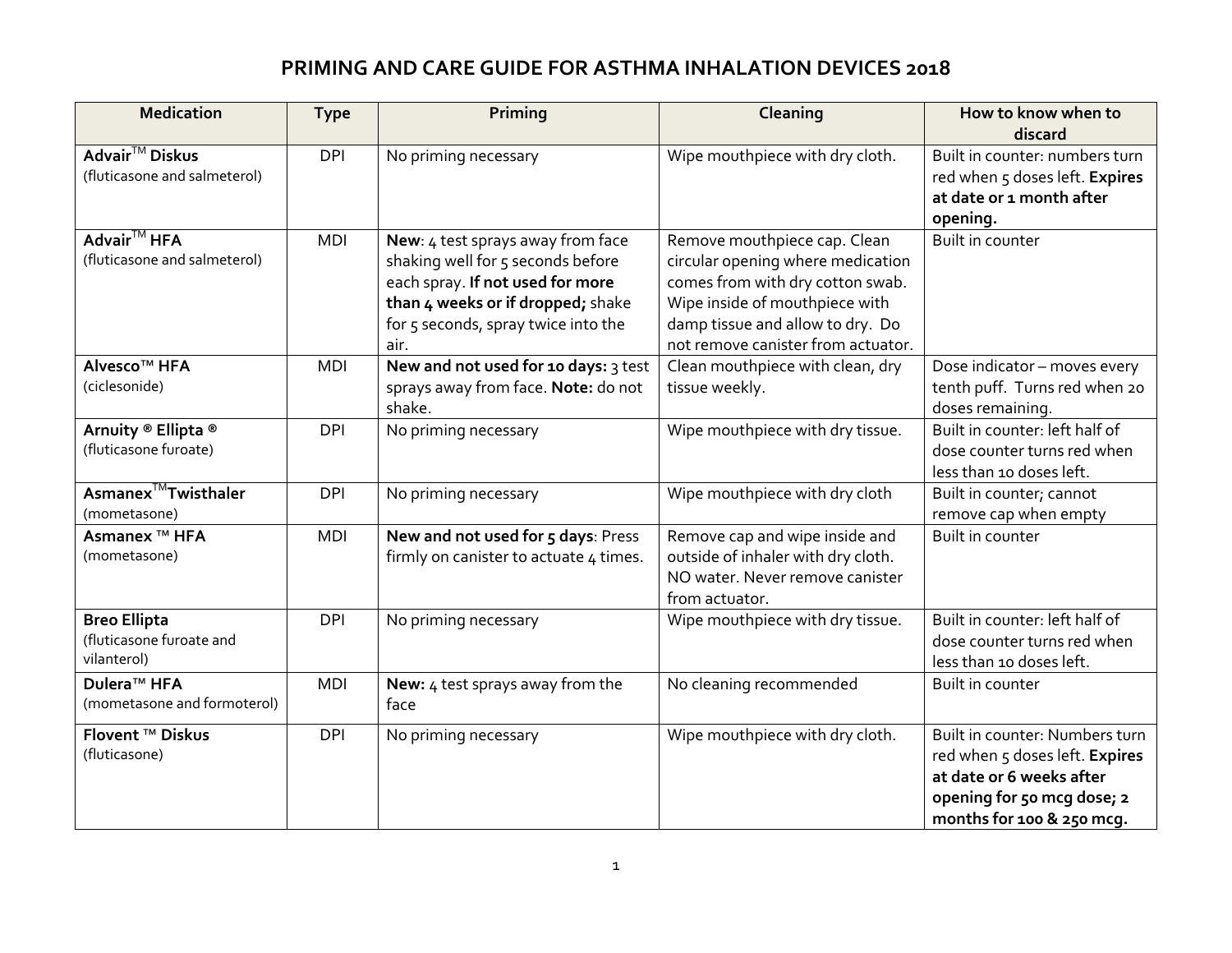| <b>Medication</b>                                         | <b>Type</b>                          | Priming                                                                                                                                                                                   | Cleaning                                                                                                                                                                                                                     | How to know when to                                                                                                                                                                                      |
|-----------------------------------------------------------|--------------------------------------|-------------------------------------------------------------------------------------------------------------------------------------------------------------------------------------------|------------------------------------------------------------------------------------------------------------------------------------------------------------------------------------------------------------------------------|----------------------------------------------------------------------------------------------------------------------------------------------------------------------------------------------------------|
|                                                           |                                      |                                                                                                                                                                                           |                                                                                                                                                                                                                              | discard                                                                                                                                                                                                  |
| Flovent <sup>™</sup> HFA<br>(fluticasone)                 | <b>MDI</b>                           | New: 4 test sprays away from face<br>shaking well for 5 seconds before<br>each spray. If not used for more<br>than 7 days or if dropped; shake for<br>5 seconds, spray once into the air. | Remove cap. Clean circular<br>opening where medication comes<br>from with damp cotton swab.<br>Repeat. Wipe inside of mouthpiece<br>with damp tissue and allow to dry<br>overnight. Do not remove canister<br>from actuator. | Built in counter                                                                                                                                                                                         |
| Proair <sup>™</sup> HFA<br>(albuterol)                    | <b>MDI</b>                           | New and when not used for 2<br>weeks: 3 test sprays into air away<br>from face                                                                                                            | Clean sleeve weekly with warm<br>water, shake, allow to dry before<br>using                                                                                                                                                  | Built in counter                                                                                                                                                                                         |
| Proair RespiClick®<br>(albuterol)                         | DPI,<br><b>Breath</b><br>actuated    | No priming necessary. Do not take<br>cap off inhaler until ready to use.<br>Completely removing cap loads dose.<br>Must hear a "click" for dose to be<br>loaded fully.                    | Keep clean and dry. Never use<br>water. Wipe mouthpiece with dry<br>cloth if necessary.                                                                                                                                      | Dose counter. Shows number<br>of doses in units of 2. Turns<br>red when 20 doses remain.<br>Discard 13 months after<br>opening the foil pouch or<br>when dose counter shows "o"<br>- whichever is first. |
| Proventil™ HFA<br>(albuterol)                             | <b>MDI</b>                           | New and when not used for 2<br>weeks: 4 test sprays                                                                                                                                       | Clean sleeve weekly by running<br>water through, allow to dry before<br>using.                                                                                                                                               | Count doses                                                                                                                                                                                              |
| Pulmicort™ Flexhaler<br>(budesonide)                      | <b>DPI</b>                           | When new only: Hold upright, twist<br>and click brown grip at bottom two<br>times.                                                                                                        | Wipe mouthpiece with dry cloth                                                                                                                                                                                               | Built in counter in intervals of<br>10 (numbers and lines) which<br>moves every 5 doses.                                                                                                                 |
| Qvar <sup>®</sup> Redihaler<br>(beclomethasone)           | <b>Breath</b><br>actuated<br>inhaler | No priming necessary                                                                                                                                                                      | Do not wash any part of inhaler in<br>water, cleaning weekly with a dry<br>cloth or tissue.                                                                                                                                  | Built in counter: when there<br>are 20 inhalations left<br>numbers turn red.                                                                                                                             |
| Symbicort <sup>™</sup> HFA<br>(budesonide and formoterol) | <b>MDI</b>                           | New, not used for 7 days, or if<br>dropped: Two test sprays, shaking<br>well before each spray.                                                                                           | Wipe inside and outside of<br>mouthpiece with clean, dry cloth.<br>Do not take inhaler apart.                                                                                                                                | Built in counter. Discard at<br>expiration date or 3 months<br>after taken out of foil pouch.                                                                                                            |
| Ventolin <sup>™</sup> HFA<br>(albuterol)                  | <b>MDI</b>                           | New, not used for 14 days or if<br>dropped. Shake well, 4 sprays away<br>from face, shaking well between<br>sprays.                                                                       | Clean sleeve weekly by running<br>water through, allow to dry before<br>using. Store upright.                                                                                                                                | Dose counter. Discard at<br>expiration date or 12 months<br>after taken out of foil pouch.                                                                                                               |